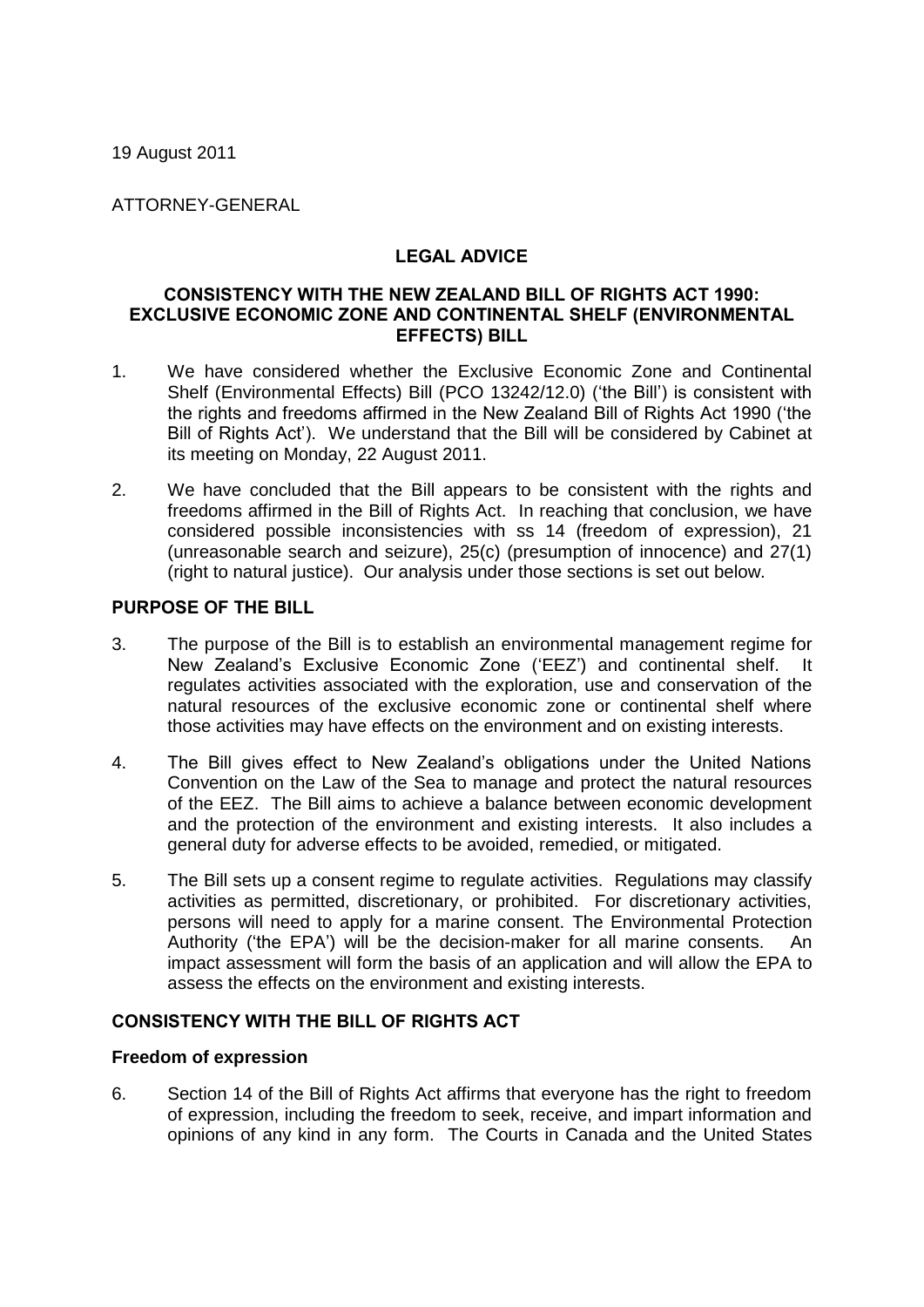have held that freedom of expression necessarily entails the right to say nothing or the right not to say certain things.<sup>1</sup>

- 7. Clause 55(4) of the Bill empowers the EPA to require information that is relevant and reasonably necessary to decide an application from:
	- a) a person who reviewed the impact assessment, and
	- b) a person who is heard or represented at the hearing.
- 8. Clause 55(4) could limit the right to freedom of expression by compelling a person to supply information that could be expressive in nature.
- 9. Where a provision is found to pose a limit on a particular right or freedom, it may nevertheless be consistent with the Bill of Rights Act if it can be considered a reasonable limit that is demonstrably justified in terms of s 5 of that Act. Following the guidance of the New Zealand Supreme Court decision in *Hansen v R,<sup>2</sup>* the s 5 inquiry may be summarised as:
	- a) does the objective serve a purpose sufficiently important to justify some limitation of the right or freedom?
	- b) if so, then:
		- i) is the limit rationally connected with the objective?
		- ii) does the limit impair the right or freedom no more than is reasonably necessary for sufficient achievement of the objective?
		- iii) is the limit in due proportion to the importance of the objective?
- 10. The purpose of cl 55 is to assist the EPA to obtain information necessary to perform its functions. This appears to be a sufficiently important objective. The provision appears to be rationally and proportionately connected to that objective because it is limited to "information that is relevant and reasonably necessary". It is also restricted to individuals who have chosen to participate in the hearing process and can expect to be required to supply relevant information.
- 11. Clause 132 of the Bill empowers an enforcement officer to require a person, whom the officer reasonably suspects of committing an offence against the Bill, to supply that person's name, address and date of birth. It is arguable that this information is not truly expressive in nature, in which case it does not raise any issues of concern with respect to the Bill of Rights Act. However, even if the right to freedom of expression is limited, the limitation appears to be justifiable because the information is necessary to ensure that enforcement officers are able to perform their duties and the type of information is narrowly prescribed.

### **Search and seizure**

12. Section 21 of the Bill of Rights Act affirms the right of everyone to be secure against unreasonable search and seizure, whether of the person, property, correspondence or otherwise. There are two limbs to the s 21 right. First, s 21 is applicable only in respect of those activities that constitute a 'search or seizure'. Secondly, where certain actions do constitute a search or seizure, s 21 protects only against those searches or seizures that are "unreasonable" in the

-

<sup>1</sup> *Slaight Communications v Davidson* 59 DLR (4th) 416; *Wooley v Maynard* 430 US 705 (1977).

<sup>2</sup> *Hansen v R* [2007] NZSC 7.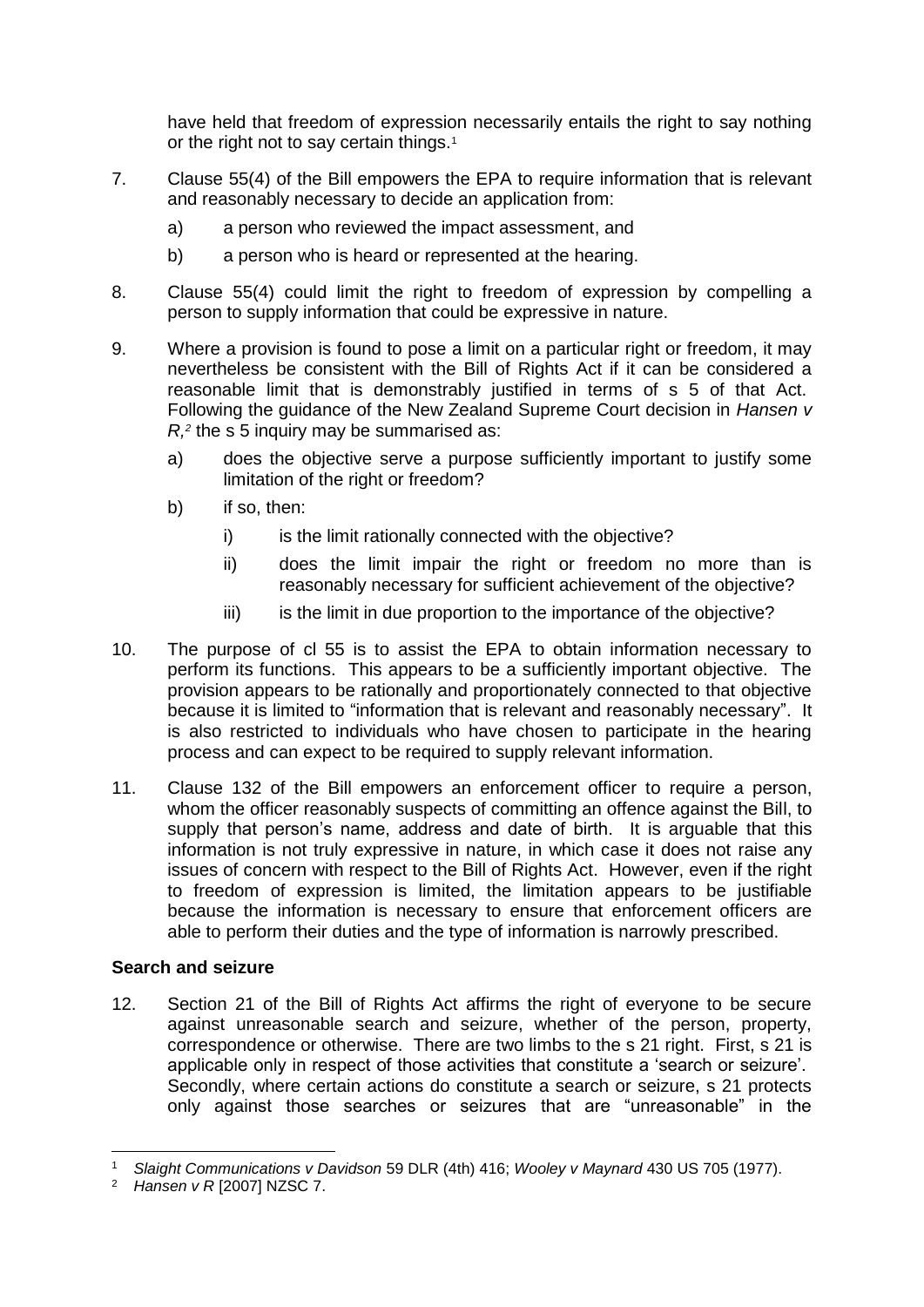circumstances. A request for information or documents constitutes a search for the purposes of s 21 of the Bill of Rights Act.<sup>3</sup>

## *Power of entry to comply with enforcement order*

- 13. Clause 121(2)(a) of the Bill enables a person to comply with an enforcement order on behalf of a person who has failed to comply, and to enter onto any land, or enter any structure, for that purpose.
- 14. We have concluded that the power of entry under cl 121(2)(a) appears to be reasonable in the circumstances. It must be exercised for a legitimate, and narrowly defined, purpose under the Bill (compliance with an enforcement order). Furthermore, the person must have the consent of an Environment Court judge and, if the structure is a dwellinghouse, be accompanied by a constable.

### *Regulatory inspection powers*

- 15. Clause 133 of the Bill empowers an enforcement officer to enter and inspect:
	- a) a place, vehicle, vessel, or structure in New Zealand territory or the exclusive economic zone, except a dwellinghouse or marae
	- b) a structure located on the continental shelf in connection with the exploration of the continental shelf or the exploitation of its natural resources, or
	- c) a vessel in the waters above the continental shelf that is beyond the exclusive economic zone.
- 16. Clause 2 of the Schedule to the Bill authorises the enforcement officer to: take a sample of any substance; conduct examinations, tests, inquiries, demonstrations, and inspections; require the production of, inspect, and copy any documents; and take photographs, sound and video recordings, and drawings.
- 17. We have concluded that the inspection powers set out in cl 133 and the Schedule appear to be reasonable. Their purpose is to determine compliance with the Bill, any regulations, a marine consent or an enforcement order. That purpose is consistent with a regulatory inspection regime. Individuals and organisations that operate within a regulated industry can expect to be subject to scrutiny to ensure compliance with the law.
- 18. Furthermore, the power to enter and inspect may only be exercised if the enforcement officer is expressly authorised to do so by the EPA in writing. The inspection officer must carry evidence of their identity. The power must be exercised at a reasonable time and cannot be exercised in respect of a dwellinghouse or marae.

# **Presumption of Innocence**

19. Section 25(c) of the Bill of Rights Act affirms that everyone who is charged with an offence has, in relation to the determination of the charge, the right to be presumed innocent until proved guilty according to law. The right to be presumed

 $\overline{a}$ <sup>3</sup> *New Zealand Stock Exchange v Commissioner of Inland Revenue* [1992] 3 NZLR 1 (PC).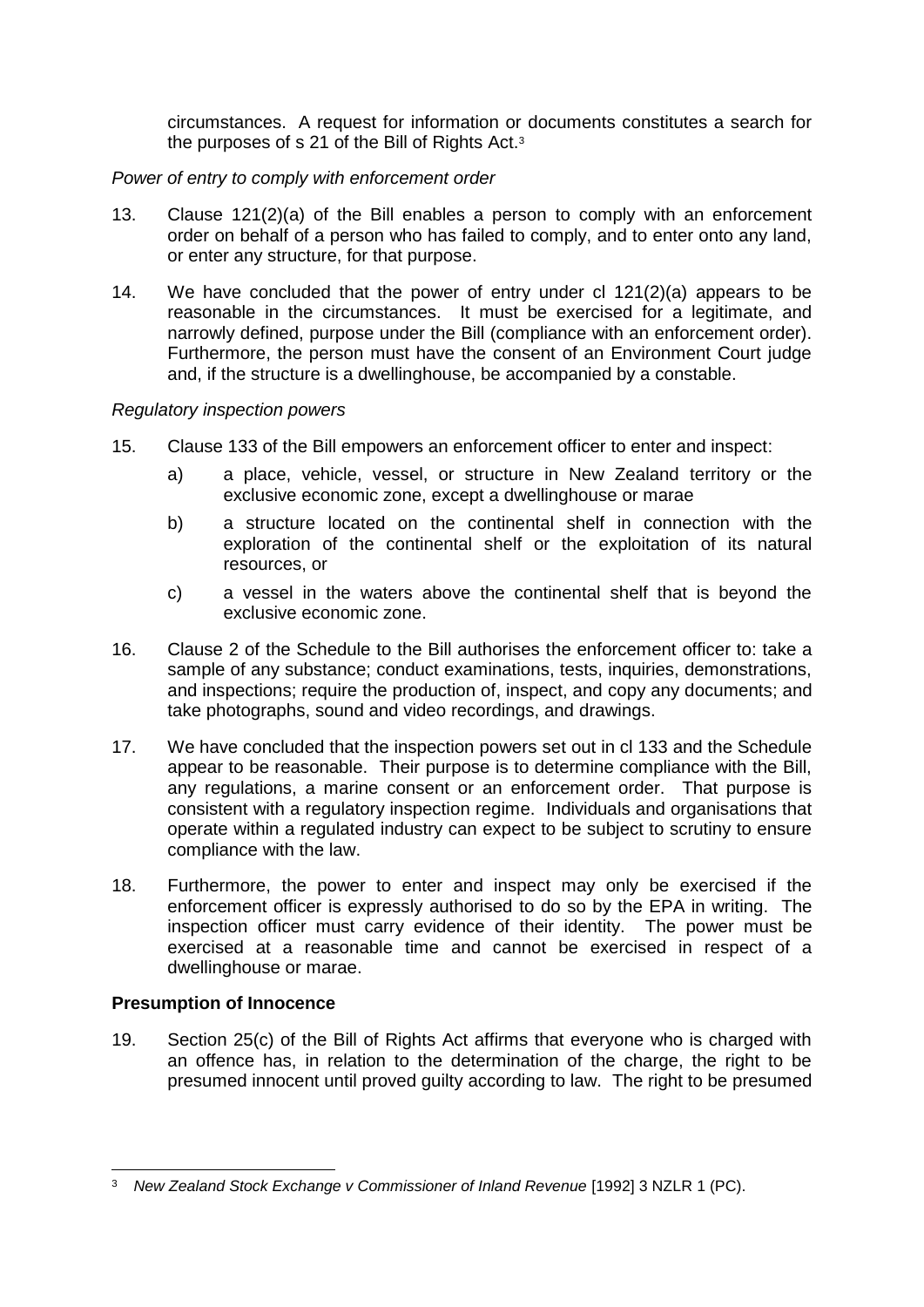innocent requires that an individual must be proven guilty beyond reasonable doubt, and that the state must bear the burden of proof.<sup>4</sup>

### *Strict Liability Offences*

- 20. Clause 127 of the Bill specifies that offences against s 15 of the Bill are strict liability offences. Section 15 places restrictions on certain activities in the EEZ or the continental shelf, unless the activity is a permitted activity or is authorised by a marine consent.
- 21. Strict liability offences raise a *prima facie* issue of inconsistency with s 25(c) of the Bill of Rights Act because, once the prosecution has proven the defendant committed the act in question, the defendant must *prove* the defence (or disprove a presumption) on the balance of probabilities to escape liability. In other criminal proceedings a defendant must merely *raise* a defence in an effort to create reasonable doubt. In the case of strict liability offences, a defendant who is unable to prove the defence, or disprove a presumption, could be convicted even if reasonable doubt exists as to her or his guilt.
- 22. We have considered the following factors in assessing whether a departure from s 25(c) can be justified under s 5 of the Bill of Rights Act:
	- the nature and context of the conduct to be regulated
	- the ability of the defendant to exonerate themselves, and
	- the penalty level.
- 23. A reversal of the onus of proof is generally considered to be more easily justifiable for "regulatory" offences such as those set out in the Bill. Those who choose to participate in regulated industries should be expected to meet certain expectations of care and accept the enhanced standards of behaviour. 5
- 24. Strict liability offences can also be justified where the offence turns on a particular matter that is *peculiarly* within the knowledge of the defendant. In such cases, it is easier for the defendant to explain why he or she took (or failed to take) a particular course of action than it is for the Crown to prove the opposite. For the specified offences in this Bill, we consider the defendants to be in a better position to explain why they failed to comply with the necessary regulatory requirements, than for the Crown to prove the opposite.
- 25. A reversal of the burden of proof is less of a concern where the penalty is relatively low and therefore has a less significant impact on the accused. As a general principle, strict liability offences should carry penalties at the lower end of the scale. The penalty for a contravention of s 15 is a fine not exceeding \$300,000 for a natural person and \$600,000 for a non-natural person. We are satisfied that a maximum fine of this magnitude is appropriate for a strict liability offence given the nature of commercial activities undertaken in the EEZ and the continental shelf.

<sup>-</sup><sup>4</sup> *R v Wholesale Travel Group* 84 DLR (4th) 161, 188 citing *R v Oakes* [1986] 1 SCR 103.

<sup>5</sup> *R v Wholesale Travel Group* (1992) 84 DLR (4th) at 213.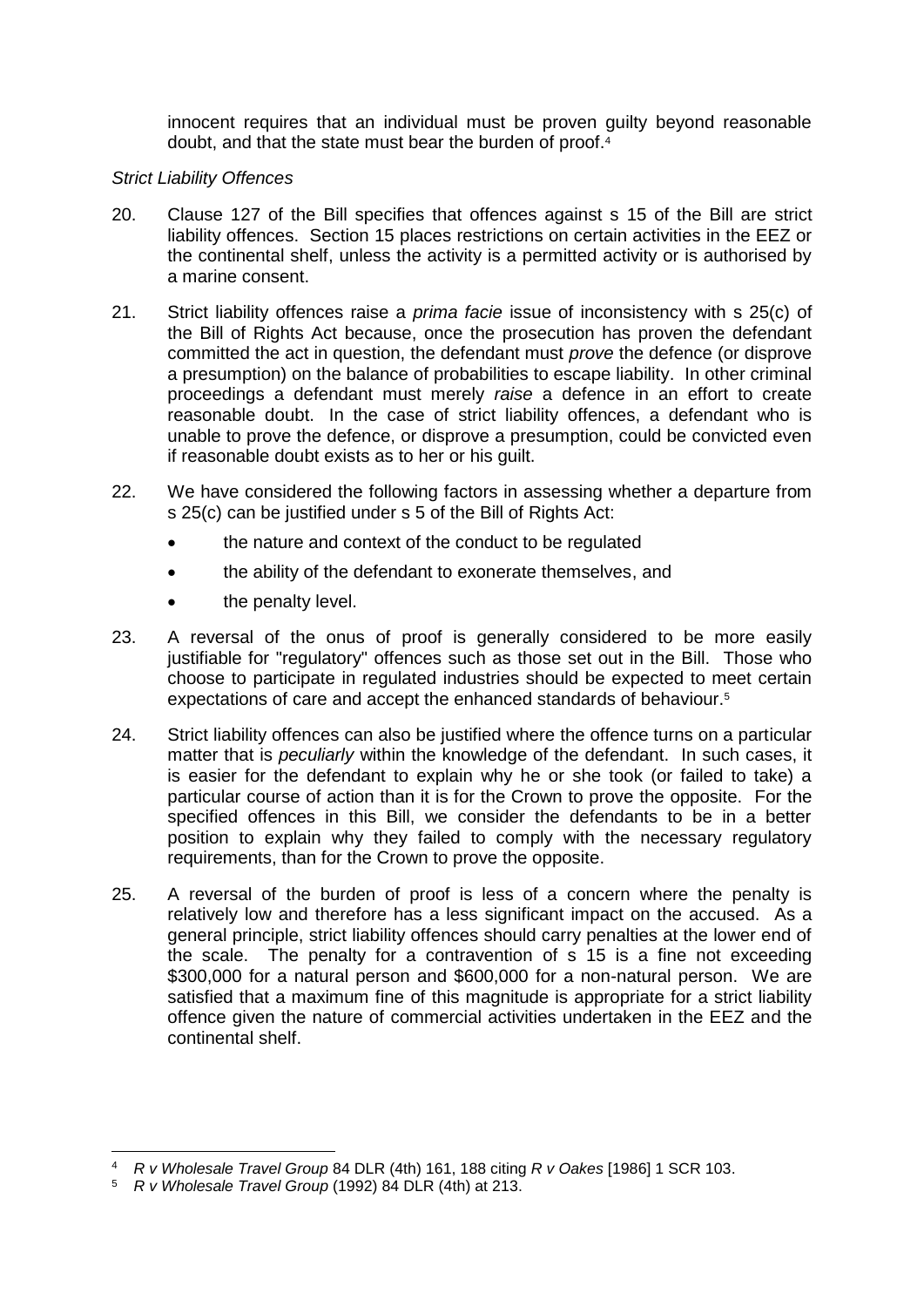#### *Principal/Agent Relationship*

- 26. Clause 128 of the Bill makes a principal liable for offences committed by an agent. Subclause (4) makes it a defence to prove that the principal:
	- i) did not know nor could reasonably be expected to have known that the offence was to be or was being committed
	- ii) took all reasonable steps to prevent the commission of the offence, and
	- iii) took all reasonable steps to remedy any effects of the act or omission giving rise to the offence.
- 27. Arguably, cl 128 could limit the presumption of innocence because, once the prosecution has proved that the agent has committed the offence, the principal must make out the defence in subcl (4), on the balance of probabilities, to escape liability.
- 28. In our view, the provision can be justified under s 5 of the Bill of Rights Act. It is important that those ultimately responsible for regulated activities undertaken in the EEZ or the continental shelf cannot escape liability for offending simply by claiming that they had no knowledge that it was taking place. It is reasonable to expect that principals will know what their agents are doing when the agent is acting on their behalf. Furthermore, the defendant will be best placed to make out the defence, especially by showing the reasonable steps taken to prevent the offending from occurring.

### **Right to Natural Justice**

- 29. For completeness, we note that cl 58 of the Bill imposes some restriction on information provided at a hearing of the EPA. Clause 58(4) of the Bill empowers the EPA to direct a person at a hearing not to present any part of a submission if it is irrelevant or not in dispute. Clause 58(5) of the Bill empowers the EPA to direct that parts of submissions be struck out if they are frivolous or vexatious, disclose no reasonable or relevant case, or would constitute an abuse of process to hear them.
- 30. We have considered whether cl 58 could limit s 27(1) of the Bill of Rights Act, which affirms the right of everyone to the observance of the principles of natural justice. The right to be heard is one aspect of the right to natural justice. In our view, s 27(1) is not limited because the matters which the EPA can refuse to hear are not substantive.

### **CONCLUSION**

31. We have concluded that the Bill appears to be consistent with the rights and freedoms affirmed in the Bill of Rights Act. This advice has been prepared by the Public Law Group and the Office of Legal Counsel.